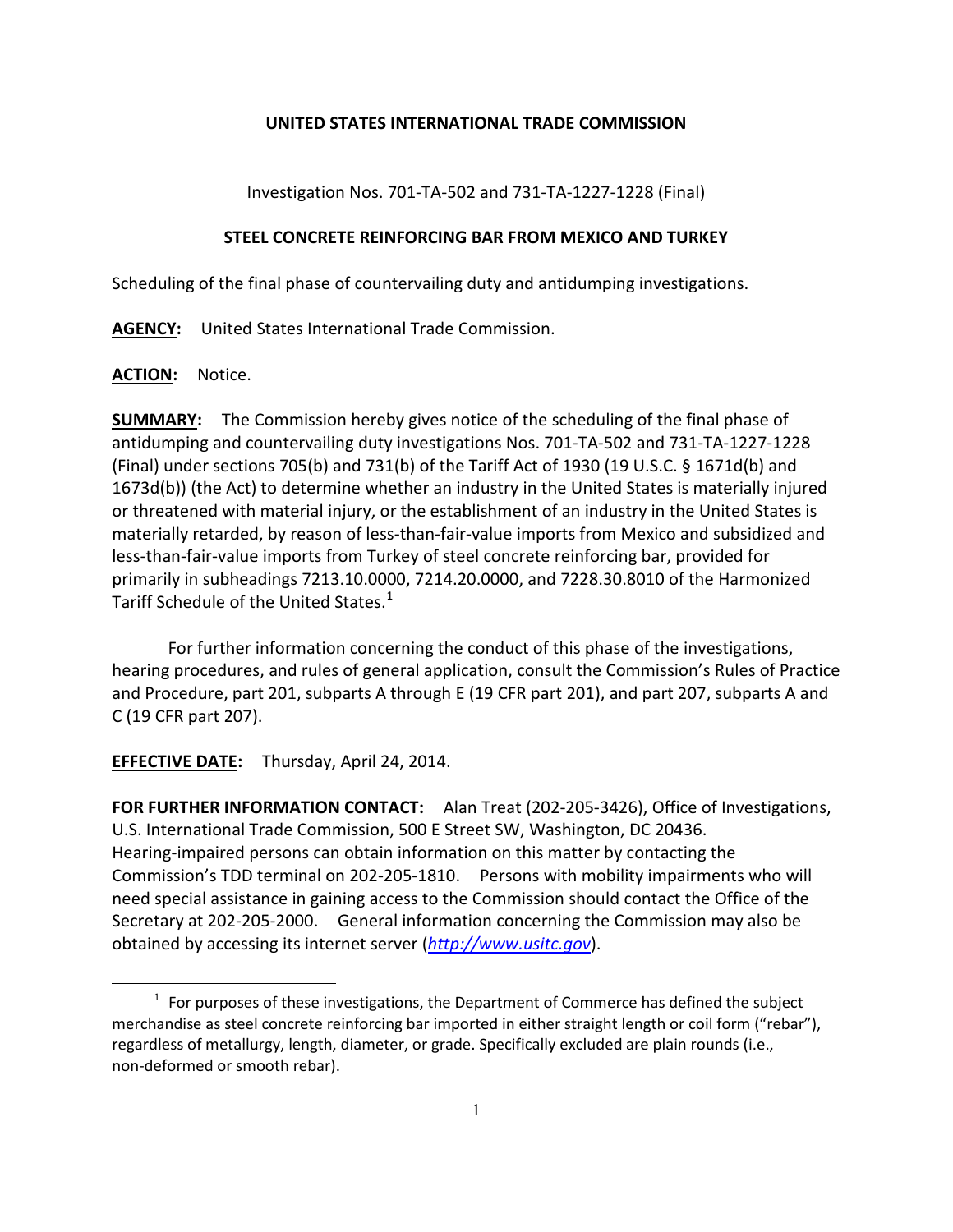The public record for these investigations may be viewed on the Commission's electronic docket (EDIS) at *[http://edis.usitc.gov](http://edis.usitc.gov/)*.

## **SUPPLEMENTARY INFORMATION:**

 $\overline{a}$ 

**Background.**--The final phase of these investigations is being scheduled as a result of affirmative preliminary determinations by the Department of Commerce that imports of steel concrete reinforcing bar from Mexico and Turkey are being sold in the United States at less than fair value within the meaning of section 733 of the Act (19 U.S.C. § 1673b). Although the Department of Commerce has preliminarily determined that countervailable subsidies are not being provided to producers and exporters of steel concrete reinforcing bar from Turkey, for purposes of efficiency the Commission hereby waives rule [2](#page-1-0)07.21(b)<sup>2</sup> so that the final phase of the investigations may proceed concurrently in the event that Commerce makes a final affirmative determination with respect to such imports.

The investigations were requested in a petition filed on September 4, 2013, by the Rebar Trade Action Coalition and its individual members: Nucor Corporation, Charlotte, NC; Gerdau Ameristeel U.S. Inc., Tampa, FL; Commercial Metals Company, Irving, TX; Cascade Steel Rolling Mills, Inc., McMinnville, OR; and Byer Steel Corporation, Cincinnati, OH.

**Participation in the investigations and public service list.**--Persons, including industrial users of the subject merchandise and, if the merchandise is sold at the retail level, representative consumer organizations, wishing to participate in the final phase of these investigations as parties must file an entry of appearance with the Secretary to the Commission, as provided in section 201.11 of the Commission's rules, no later than 21 days prior to the hearing date specified in this notice. A party that filed a notice of appearance during the preliminary phase of the investigations need not file an additional notice of appearance during this final phase. The Secretary will maintain a public service list containing the names and addresses of all persons, or their representatives, who are parties to the investigations.

**Limited disclosure of business proprietary information (BPI) under an administrative protective order (APO) and BPI service list.**--Pursuant to section 207.7(a) of the Commission's rules, the Secretary will make BPI gathered in the final phase of these investigations available to authorized applicants under the APO issued in the investigations, provided that the application is made no later than 21 days prior to the hearing date specified in this notice. Authorized applicants must represent interested parties, as defined by 19 U.S.C. § 1677(9), who are parties to the investigations. A party granted access to BPI in the preliminary phase of the

<span id="page-1-0"></span> $2$  Section 207.21(b) of the Commission's rules provides that, where the Department of Commerce has issued a negative preliminary determination, the Commission will publish a Final Phase Notice of Scheduling upon receipt of an affirmative final determination from Commerce.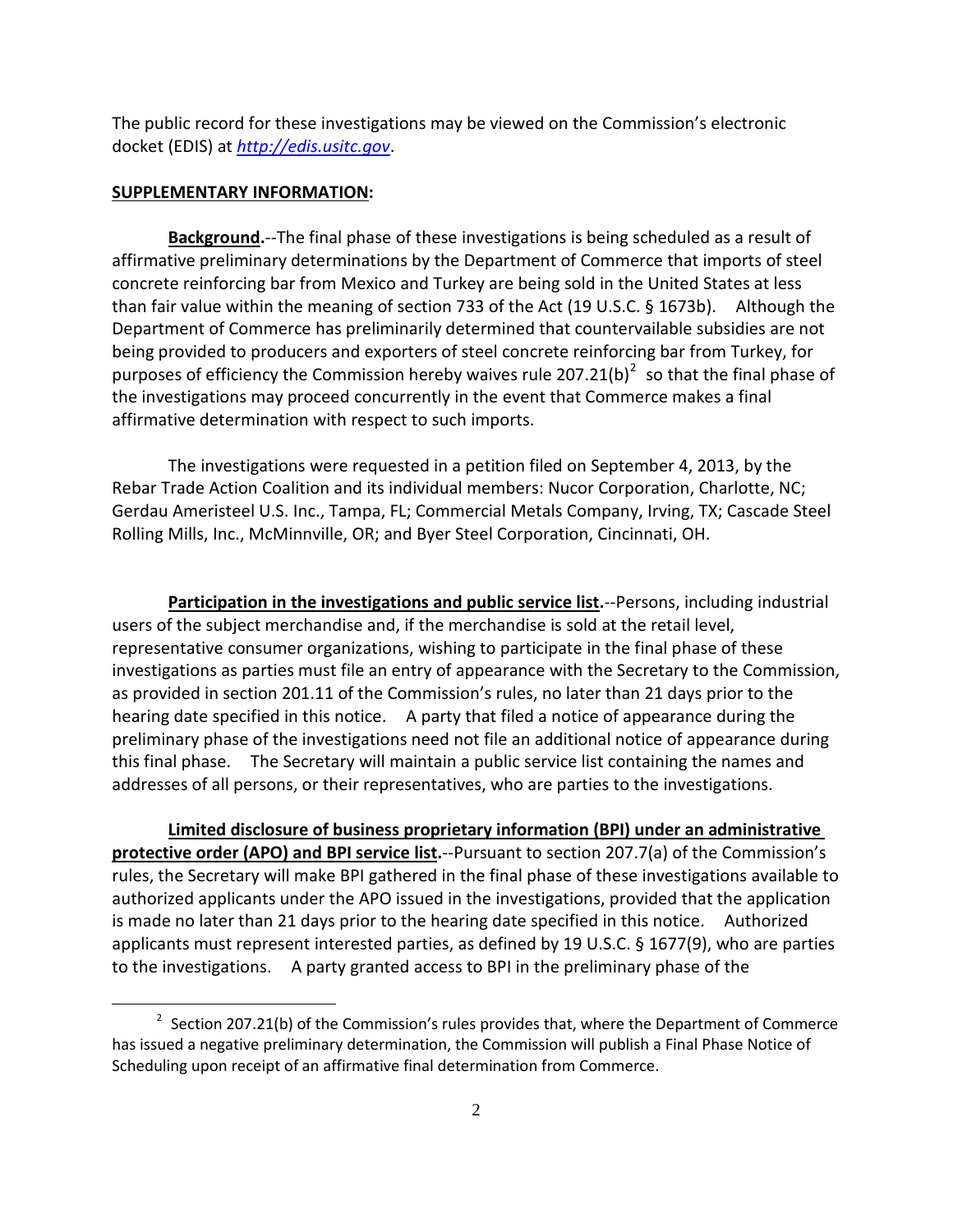investigations need not reapply for such access. A separate service list will be maintained by the Secretary for those parties authorized to receive BPI under the APO.

**Staff report.**--The prehearing staff report in the final phase of these investigations will be placed in the nonpublic record on Wednesday, August 27, 2014, and a public version will be issued thereafter, pursuant to section 207.22 of the Commission's rules.

**Hearing.**--The Commission will hold a hearing in connection with the final phase of these investigations beginning at 9:30 a.m. on Monday, September 15, 2014, at the U.S. International Trade Commission Building. Requests to appear at the hearing should be filed in writing with the Secretary to the Commission on or before Friday, September 5, 2014. A nonparty who has testimony that may aid the Commission's deliberations may request permission to present a short statement at the hearing. All parties and nonparties desiring to appear at the hearing and make oral presentations should attend a prehearing conference to be held at 9:30 a.m. on Monday, September 8, 2014, at the U.S. International Trade Commission Building. Oral testimony and written materials to be submitted at the public hearing are governed by sections 201.6(b)(2), 201.13(f), and 207.24 of the Commission's rules. Parties must submit any request to present a portion of their hearing testimony in camera no later than 7 business days prior to the date of the hearing.

**Written submissions.**--Each party who is an interested party shall submit a prehearing brief to the Commission. Prehearing briefs must conform with the provisions of section 207.23 of the Commission's rules; the deadline for filing is Thursday, September 4, 2014. Parties may also file written testimony in connection with their presentation at the hearing, as provided in section 207.24 of the Commission's rules, and posthearing briefs, which must conform with the provisions of section 207.25 of the Commission's rules. The deadline for filing posthearing briefs is Monday, September 22, 2014. In addition, any person who has not entered an appearance as a party to the investigations may submit a written statement of information pertinent to the subject of the investigations, including statements of support or opposition to the petition, on or before Monday, September 22, 2014. On Tuesday, October 7, 2014, the Commission will make available to parties all information on which they have not had an opportunity to comment. Parties may submit final comments on this information on or before Thursday, October 9, 2014, but such final comments must not contain new factual information and must otherwise comply with section 207.30 of the Commission's rules. All written submissions must conform with the provisions of section 201.8 of the Commission's rules; any submissions that contain BPI must also conform with the requirements of sections 201.6, 207.3, and 207.7 of the Commission's rules. The Commission's *Handbook on E-Filing*, available on the Commission's website at [http://edis.usitc.gov,](http://edis.usitc.gov/) elaborates upon the Commission's rules with respect to electronic filing.

Additional written submissions to the Commission, including requests pursuant to section 201.12 of the Commission's rules, shall not be accepted unless good cause is shown for